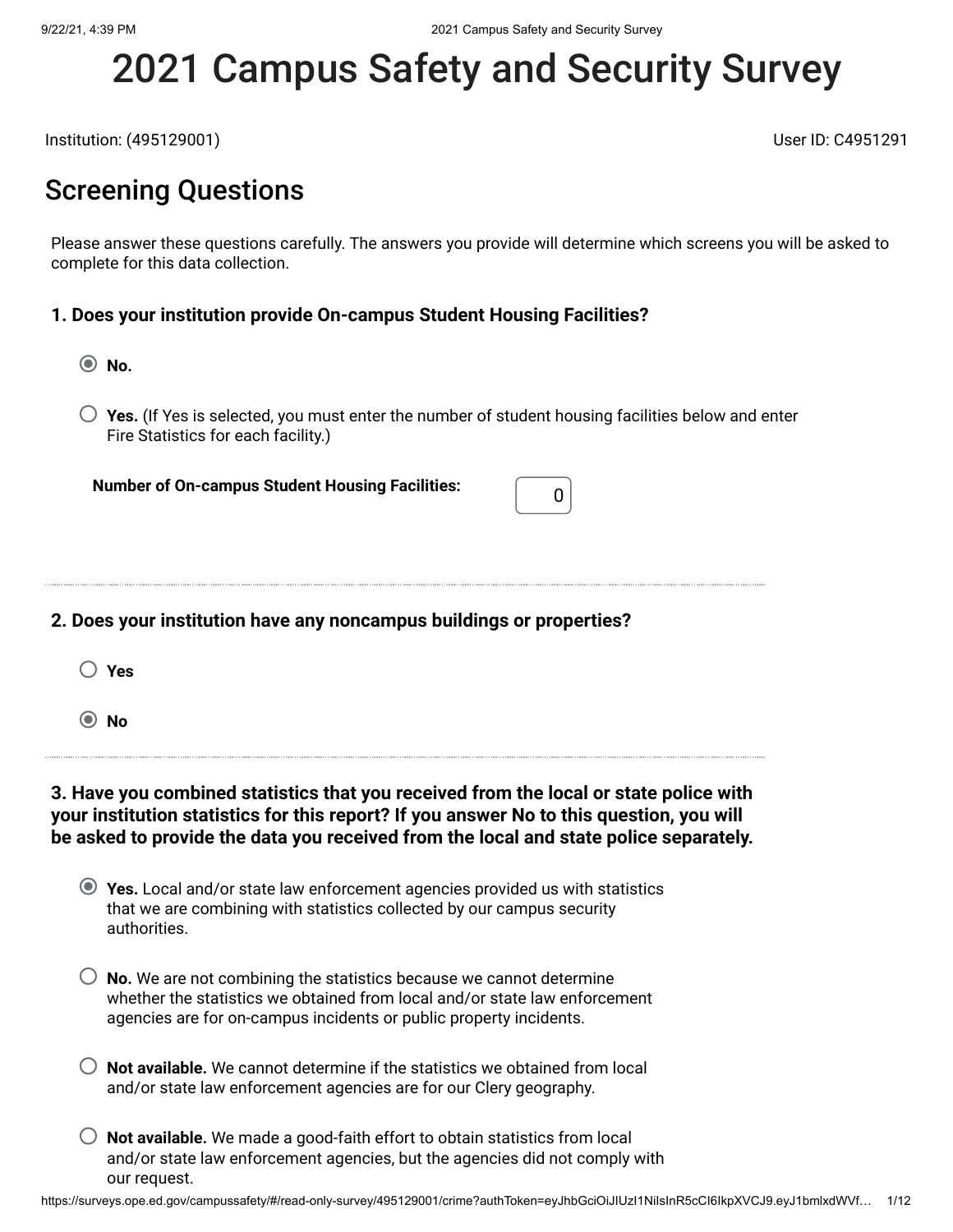# Criminal Offenses - On campus

For each of the following criminal offenses, enter the number reported to have occurred On Campus.

| Criminal offense                                                      | Total occurrences On campus |      |                  |  |
|-----------------------------------------------------------------------|-----------------------------|------|------------------|--|
|                                                                       | 2018                        | 2019 | 2020             |  |
| a. Murder/Non-negligent manslaughter                                  |                             |      | $\boldsymbol{0}$ |  |
| b. Manslaughter by Negligence                                         |                             |      | $\pmb{0}$        |  |
| c. Rape                                                               |                             |      | $\pmb{0}$        |  |
| d. Fondling                                                           |                             |      | $\pmb{0}$        |  |
| e. Incest                                                             |                             |      | $\pmb{0}$        |  |
| f. Statutory rape                                                     |                             |      | $\pmb{0}$        |  |
| g. Robbery                                                            |                             |      | $\pmb{0}$        |  |
| h. Aggravated assault                                                 |                             |      | $\boldsymbol{0}$ |  |
| i. Burglary                                                           |                             |      | $\boldsymbol{0}$ |  |
| j. Motor vehicle theft<br>(Do not include theft from a motor vehicle) |                             |      | $\pmb{0}$        |  |
| k. Arson                                                              |                             |      | $\pmb{0}$        |  |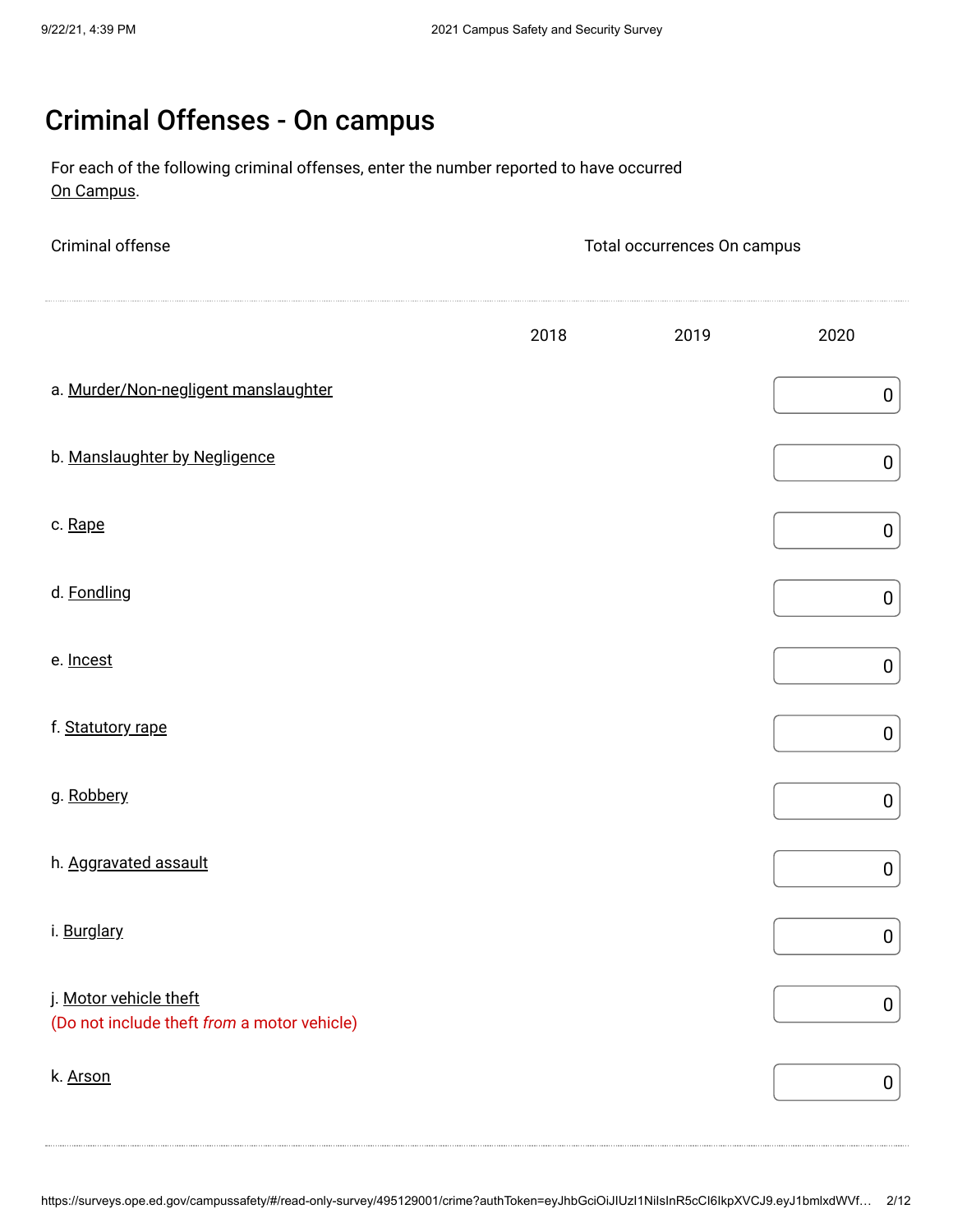#### **Caveat:**

# Criminal Offenses - Public Property

For each of the following criminal offenses, enter the number reported to have occurred on Public Property.

| Criminal offense                                                      | <b>Total occurrences on Public Property</b> |      |           |  |  |
|-----------------------------------------------------------------------|---------------------------------------------|------|-----------|--|--|
|                                                                       | 2018                                        | 2019 | 2020      |  |  |
| a. Murder/Non-negligent manslaughter                                  |                                             |      | $\pmb{0}$ |  |  |
| b. Manslaughter by Negligence                                         |                                             |      | $\pmb{0}$ |  |  |
| c. Rape                                                               |                                             |      | $\pmb{0}$ |  |  |
| d. Fondling                                                           |                                             |      | $\pmb{0}$ |  |  |
| e. Incest                                                             |                                             |      | $\pmb{0}$ |  |  |
| f. Statutory rape                                                     |                                             |      | $\pmb{0}$ |  |  |
| g. Robbery                                                            |                                             |      | $\pmb{0}$ |  |  |
| h. Aggravated assault                                                 |                                             |      | $\pmb{0}$ |  |  |
| i. Burglary                                                           |                                             |      | $\pmb{0}$ |  |  |
| j. Motor vehicle theft<br>(Do not include theft from a motor vehicle) |                                             |      | $\pmb{0}$ |  |  |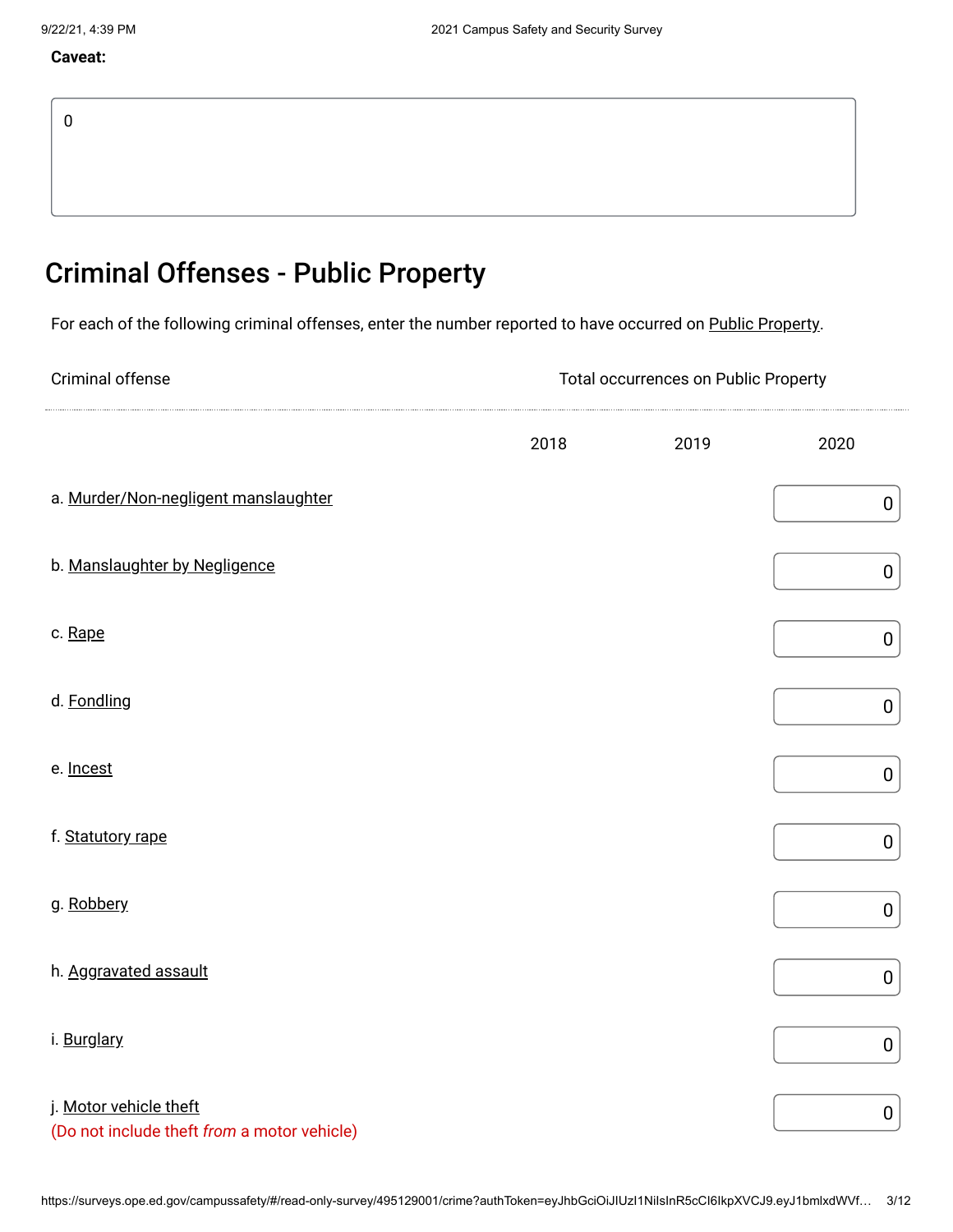k. Arson  $\begin{pmatrix} 0 & 0 \\ 0 & 0 \end{pmatrix}$ 



#### **Caveat:**

0

### Hate Crimes - On campus

For the criminal offenses listed below, first enter the total number of <u>Hate Crimes</u> that were reported to have occurred <u>On campus</u>. Then break down each total by category of bias (e.g., race, religion).

#### YEAR 2020

| <b>Criminal offense</b>                     | <b>Total</b>     | <b>Occurrences of Hate crimes (Category of Bias for crimes)</b> |                  |                              |                  |                    |                                      |                  |
|---------------------------------------------|------------------|-----------------------------------------------------------------|------------------|------------------------------|------------------|--------------------|--------------------------------------|------------------|
|                                             |                  | Race                                                            | <b>Religion</b>  | <b>Sexual</b><br>orientation | Gender           | Gender<br>Identity | <b>Disability Ethnicity National</b> | <b>Origin</b>    |
| а.<br>Murder/ Non-negligent<br>manslaughter | $\boldsymbol{0}$ | 0                                                               | 0                | $\boldsymbol{0}$             | 0                | $\mathbf 0$        | $\boldsymbol{0}$<br>$\boldsymbol{0}$ | $\boldsymbol{0}$ |
| c. Rape                                     | $\boldsymbol{0}$ | $\mathbf 0$                                                     | 0                | $\boldsymbol{0}$             | 0                | $\boldsymbol{0}$   | $\boldsymbol{0}$<br>$\mathbf 0$      | 0                |
| d. Fondling                                 | 0                | 0                                                               | 0                | $\boldsymbol{0}$             | $\boldsymbol{0}$ | $\mathbf 0$        | $\boldsymbol{0}$<br>$\mathbf 0$      | $\boldsymbol{0}$ |
| e. Incest                                   | $\boldsymbol{0}$ | 0                                                               | $\boldsymbol{0}$ | $\mathbf 0$                  | $\boldsymbol{0}$ | $\mathbf 0$        | $\mathbf 0$<br>$\boldsymbol{0}$      | $\boldsymbol{0}$ |
| f. Statutory rape                           | $\boldsymbol{0}$ | 0                                                               | 0                | $\boldsymbol{0}$             | $\mathbf 0$      | $\boldsymbol{0}$   | $\boldsymbol{0}$<br>$\boldsymbol{0}$ | $\boldsymbol{0}$ |
| g. Robbery                                  | $\boldsymbol{0}$ | $\mathbf 0$                                                     | $\pmb{0}$        | $\boldsymbol{0}$             | $\pmb{0}$        | $\boldsymbol{0}$   | $\boldsymbol{0}$<br>$\boldsymbol{0}$ | $\boldsymbol{0}$ |

#### h. Aggravated assault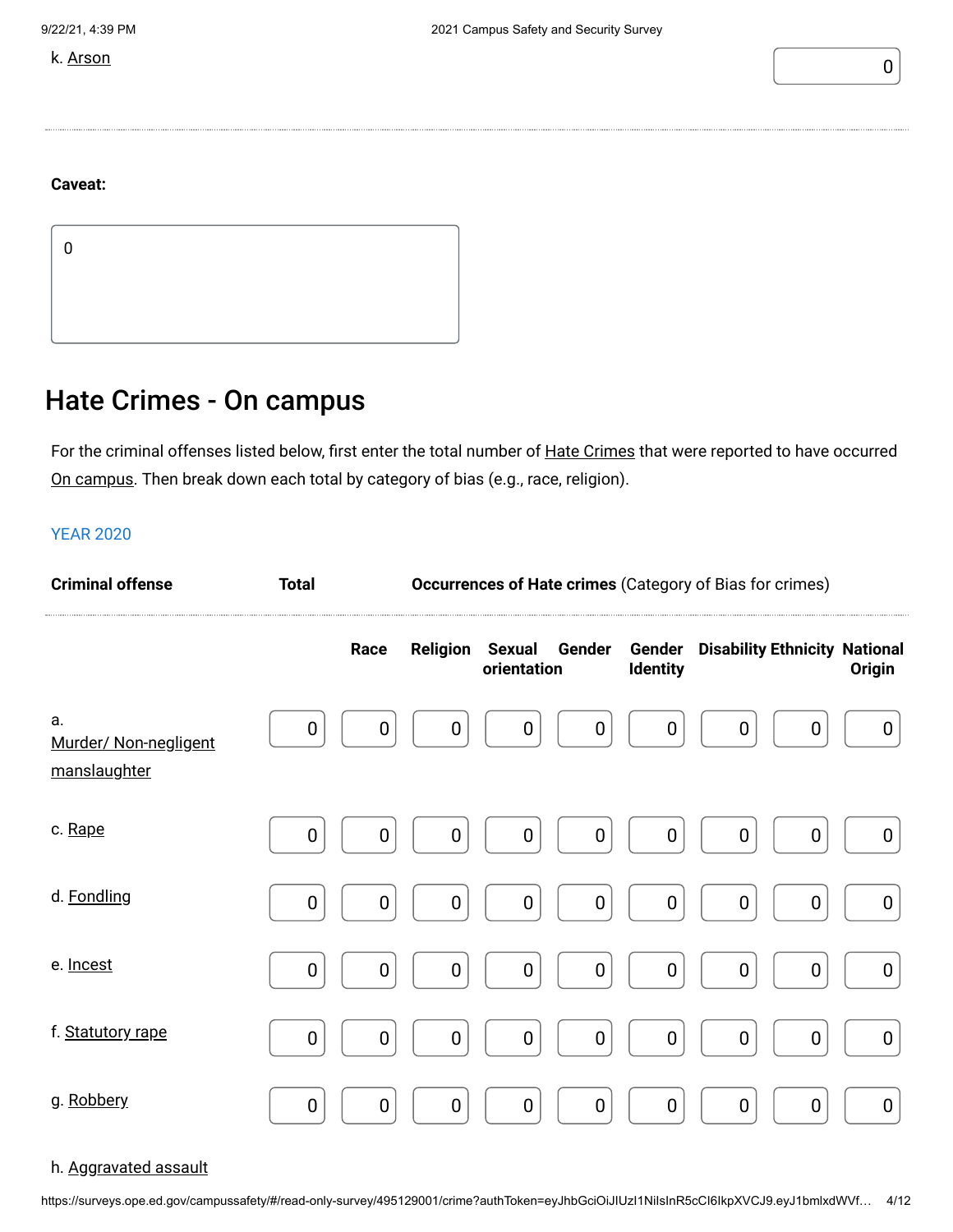| 9/22/21, 4:39 PM                                                         | 2021 Campus Safety and Security Survey                                                                                                      |
|--------------------------------------------------------------------------|---------------------------------------------------------------------------------------------------------------------------------------------|
|                                                                          | $\boldsymbol{0}$<br>$\boldsymbol{0}$<br>$\pmb{0}$<br>$\boldsymbol{0}$<br>$\boldsymbol{0}$<br>$\boldsymbol{0}$<br>0<br>$\boldsymbol{0}$<br>0 |
| i. Burglary                                                              | $\pmb{0}$<br>$\pmb{0}$<br>$\pmb{0}$<br>$\pmb{0}$<br>$\pmb{0}$<br>$\mathbf 0$<br>$\pmb{0}$<br>$\pmb{0}$<br>$\pmb{0}$                         |
| j. Motor vehicle theft<br>(Do not include theft from a<br>motor vehicle) | $\pmb{0}$<br>$\pmb{0}$<br>$\pmb{0}$<br>$\pmb{0}$<br>$\pmb{0}$<br>$\mathbf 0$<br>$\pmb{0}$<br>$\pmb{0}$<br>$\boldsymbol{0}$                  |
| k. Arson                                                                 | $\pmb{0}$<br>$\pmb{0}$<br>$\pmb{0}$<br>$\pmb{0}$<br>$\pmb{0}$<br>$\pmb{0}$<br>$\pmb{0}$<br>$\pmb{0}$<br>$\mathbf 0$                         |
| I. Simple assault                                                        | $\pmb{0}$<br>$\pmb{0}$<br>$\pmb{0}$<br>$\pmb{0}$<br>$\pmb{0}$<br>$\pmb{0}$<br>$\pmb{0}$<br>$\pmb{0}$<br>$\pmb{0}$                           |
| m. Larceny-theft                                                         | $\pmb{0}$<br>$\pmb{0}$<br>$\pmb{0}$<br>$\pmb{0}$<br>$\pmb{0}$<br>$\pmb{0}$<br>$\pmb{0}$<br>$\pmb{0}$<br>$\pmb{0}$                           |
| n. Intimidation                                                          | $\pmb{0}$<br>$\pmb{0}$<br>$\pmb{0}$<br>$\pmb{0}$<br>$\pmb{0}$<br>$\pmb{0}$<br>$\pmb{0}$<br>$\pmb{0}$<br>$\pmb{0}$                           |
| 0.<br>Destruction/damage/<br>vandalism of property                       | $\pmb{0}$<br>$\pmb{0}$<br>$\pmb{0}$<br>$\mathbf 0$<br>$\pmb{0}$<br>$\pmb{0}$<br>$\pmb{0}$<br>$\boldsymbol{0}$<br>$\pmb{0}$                  |

#### **Caveat:**



#### YEAR 2019

YEAR 2018

# Hate Crimes - Public Property

For the criminal offenses listed below, first enter the total number of <u>Hate Crimes</u> that were reported to have occurred on <u>Public Property</u>. Then break down each total by category of bias (e.g., race, religion).

#### YEAR 2020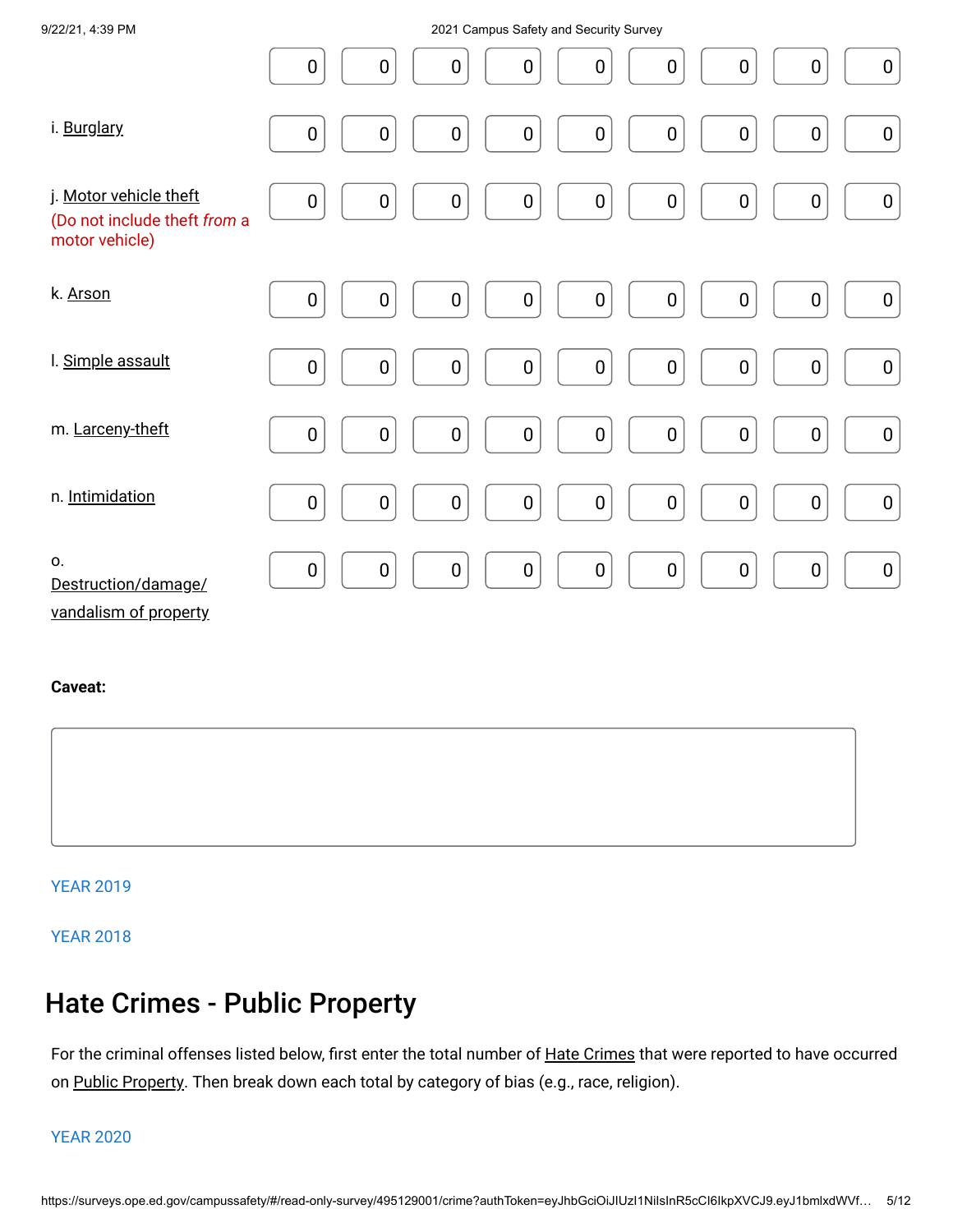| <b>Criminal offense</b><br>Occurrences of Hate crimes (Category of Bias for crimes)<br><b>Total</b> |                  |                  |                  |                              |                  |           |                                             |                  |                  |
|-----------------------------------------------------------------------------------------------------|------------------|------------------|------------------|------------------------------|------------------|-----------|---------------------------------------------|------------------|------------------|
|                                                                                                     |                  | Race             | <b>Religion</b>  | <b>Sexual</b><br>orientation | Gender           | Identity  | <b>Gender</b> Disability Ethnicity National |                  | <b>Origin</b>    |
| a.<br>Murder/ Non-negligent<br>manslaughter                                                         | $\boldsymbol{0}$ | $\boldsymbol{0}$ | 0                | $\pmb{0}$                    | $\pmb{0}$        | $\pmb{0}$ | $\boldsymbol{0}$                            | $\boldsymbol{0}$ | $\boldsymbol{0}$ |
| c. Rape                                                                                             | $\pmb{0}$        | $\mathbf 0$      | $\pmb{0}$        | $\pmb{0}$                    | $\pmb{0}$        | $\pmb{0}$ | $\pmb{0}$                                   | $\pmb{0}$        | $\mathbf 0$      |
| d. Fondling                                                                                         | $\pmb{0}$        | $\pmb{0}$        | 0                | $\pmb{0}$                    | 0                | $\pmb{0}$ | $\boldsymbol{0}$                            | $\pmb{0}$        | $\boldsymbol{0}$ |
| e. Incest                                                                                           | $\mathbf 0$      | $\pmb{0}$        | $\boldsymbol{0}$ | $\pmb{0}$                    | $\pmb{0}$        | $\pmb{0}$ | $\pmb{0}$                                   | $\pmb{0}$        | $\pmb{0}$        |
| f. Statutory rape                                                                                   | $\pmb{0}$        | $\pmb{0}$        | $\pmb{0}$        | $\pmb{0}$                    | $\pmb{0}$        | $\pmb{0}$ | $\pmb{0}$                                   | $\pmb{0}$        | $\boldsymbol{0}$ |
| g. Robbery                                                                                          | $\pmb{0}$        | $\pmb{0}$        | $\pmb{0}$        | $\pmb{0}$                    | $\pmb{0}$        | $\pmb{0}$ | $\pmb{0}$                                   | $\pmb{0}$        | $\boldsymbol{0}$ |
| h. Aggravated assault                                                                               | $\mathbf 0$      | $\mathbf 0$      | $\pmb{0}$        | $\pmb{0}$                    | $\pmb{0}$        | $\pmb{0}$ | $\pmb{0}$                                   | $\pmb{0}$        | $\pmb{0}$        |
| i. Burglary                                                                                         | $\mathbf 0$      | $\boldsymbol{0}$ | $\boldsymbol{0}$ | $\pmb{0}$                    | $\boldsymbol{0}$ | $\pmb{0}$ | $\pmb{0}$                                   | $\pmb{0}$        | $\pmb{0}$        |
| j. Motor vehicle theft<br>(Do not include theft from a<br>motor vehicle)                            | $\pmb{0}$        | $\pmb{0}$        | 0                | $\pmb{0}$                    | $\pmb{0}$        | $\pmb{0}$ | $\boldsymbol{0}$                            | $\pmb{0}$        | $\boldsymbol{0}$ |
| k. Arson                                                                                            | $\mathbf 0$      | $\pmb{0}$        | 0                | $\pmb{0}$                    | $\pmb{0}$        | $\pmb{0}$ | $\pmb{0}$                                   | $\pmb{0}$        | 0                |
| I. Simple assault                                                                                   | $\mathbf 0$      | $\pmb{0}$        | $\pmb{0}$        | $\pmb{0}$                    | $\pmb{0}$        | $\pmb{0}$ | $\pmb{0}$                                   | $\pmb{0}$        | $\pmb{0}$        |
| m. Larceny-theft                                                                                    | 0                | $\pmb{0}$        | $\pmb{0}$        | $\pmb{0}$                    | $\boldsymbol{0}$ | $\pmb{0}$ | $\pmb{0}$                                   | $\pmb{0}$        | $\boldsymbol{0}$ |
| n. Intimidation                                                                                     | $\pmb{0}$        | $\pmb{0}$        | $\pmb{0}$        | $\pmb{0}$                    | $\pmb{0}$        | $\pmb{0}$ | $\pmb{0}$                                   | $\pmb{0}$        | $\mathbf 0$      |
| 0.                                                                                                  | $\pmb{0}$        | $\boldsymbol{0}$ | $\pmb{0}$        | $\pmb{0}$                    | $\pmb{0}$        | $\pmb{0}$ | $\pmb{0}$                                   | $\pmb{0}$        | $\boldsymbol{0}$ |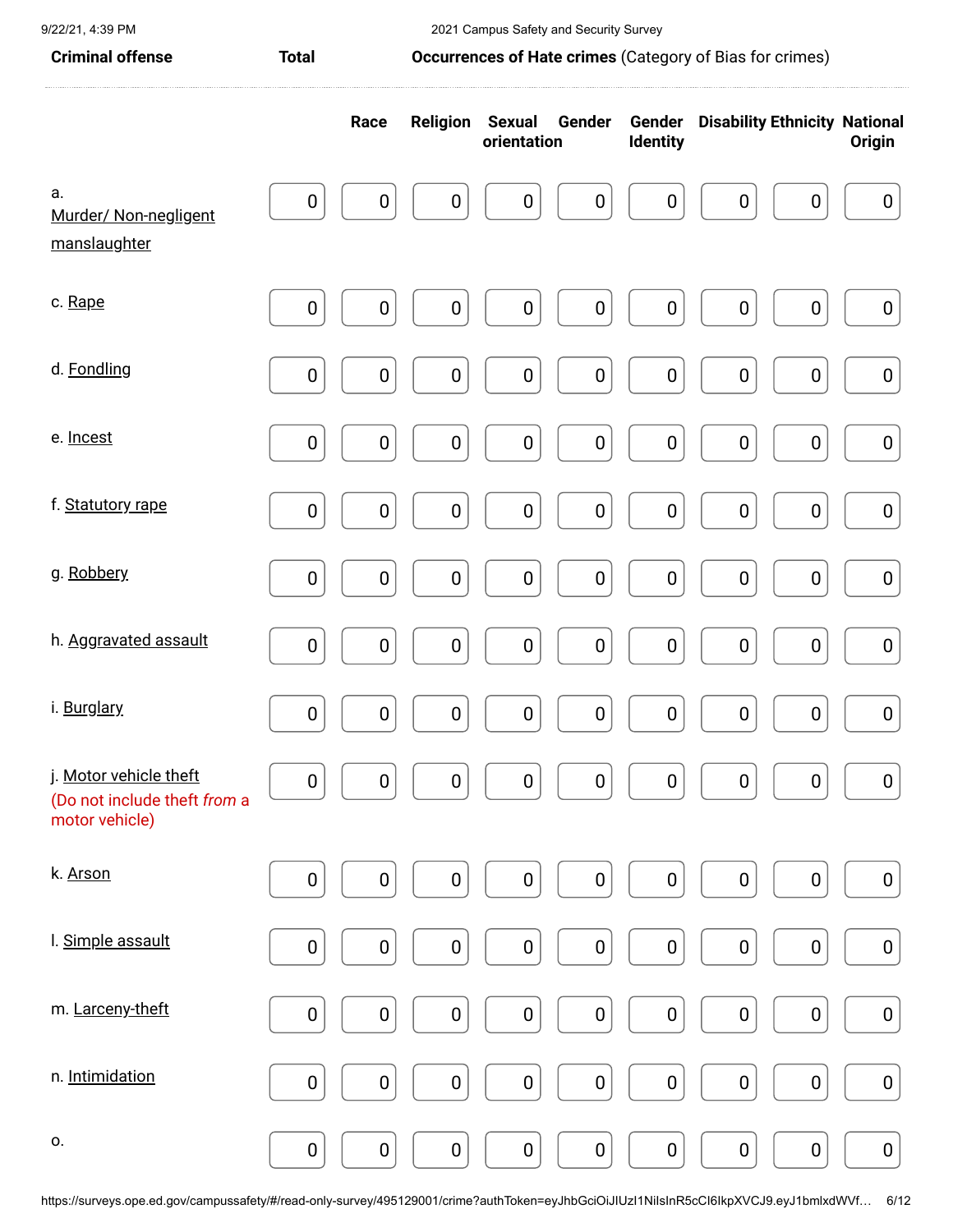Destruction/damage/ vandalism of property

#### **Caveat:**

YEAR 2019

YEAR 2018

# VAWA Offenses - On Campus

For each of the following crimes, enter the number reported to have occurred On Campus.

| Crime                | Total occurences On Campus |      |      |  |  |
|----------------------|----------------------------|------|------|--|--|
|                      | 2018                       | 2019 | 2020 |  |  |
| a. Domestic violence |                            |      |      |  |  |
| b. Dating violence   |                            |      |      |  |  |
| c. Stalking          |                            |      |      |  |  |

#### **Caveat:**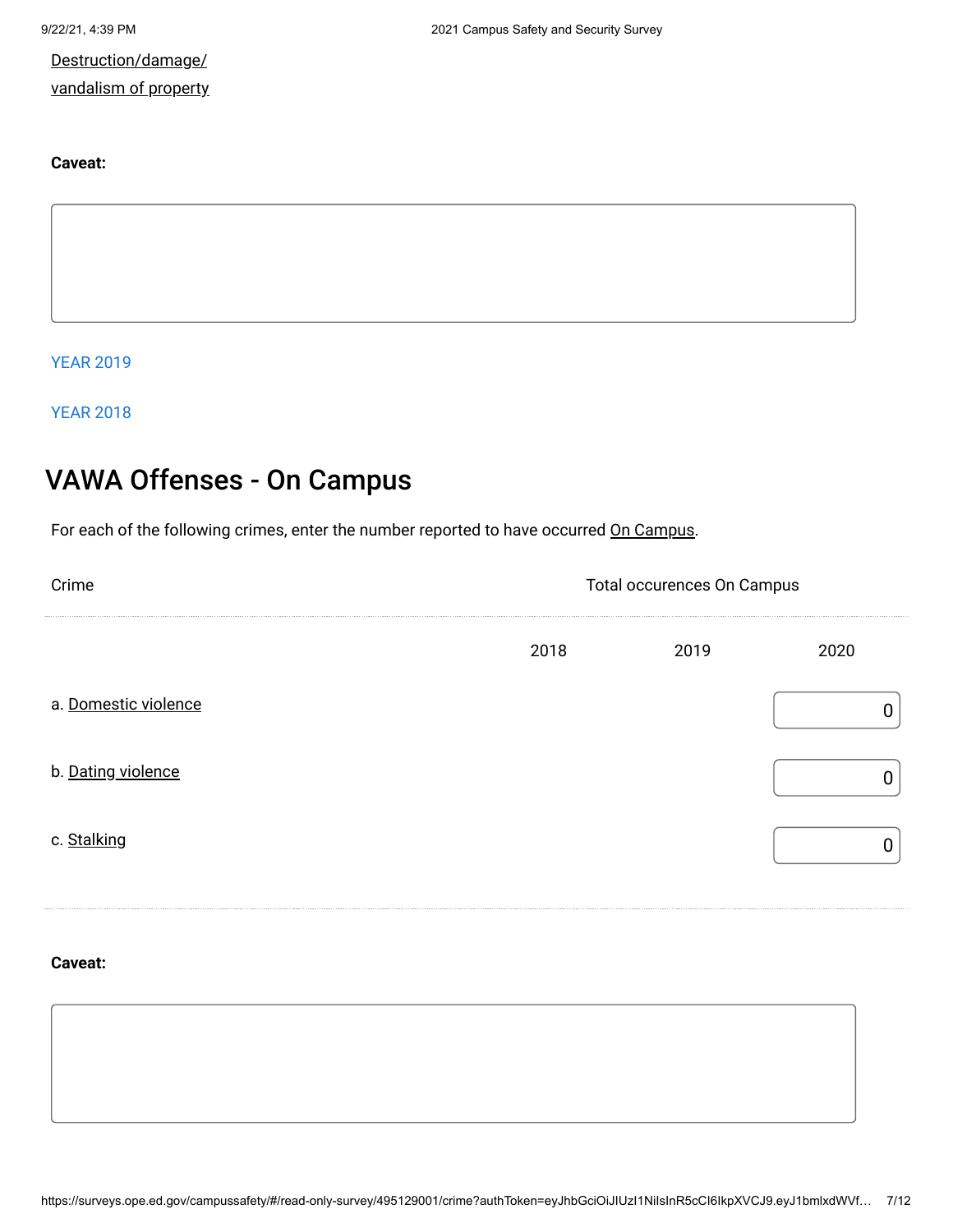# VAWA Offenses - Public Property

For each of the following crimes, enter the number reported to have occurred on Public Property.

| Crime                | Total occurences on Public Property |      |      |  |  |
|----------------------|-------------------------------------|------|------|--|--|
|                      | 2018                                | 2019 | 2020 |  |  |
| a. Domestic violence |                                     |      |      |  |  |
| b. Dating violence   |                                     |      |      |  |  |
| c. Stalking          |                                     |      |      |  |  |

#### **Caveat:**

### Arrests - On campus

Enter the number of Arrests for each of the following crimes that occurred On Campus.

| Crime                                  | <b>Number of Arrests</b> |      |      |
|----------------------------------------|--------------------------|------|------|
|                                        | 2018                     | 2019 | 2020 |
| a. Weapons: carrying, possessing, etc. |                          |      |      |
| b. Drug abuse violations               |                          |      |      |
| c. Liquor law violations               |                          |      |      |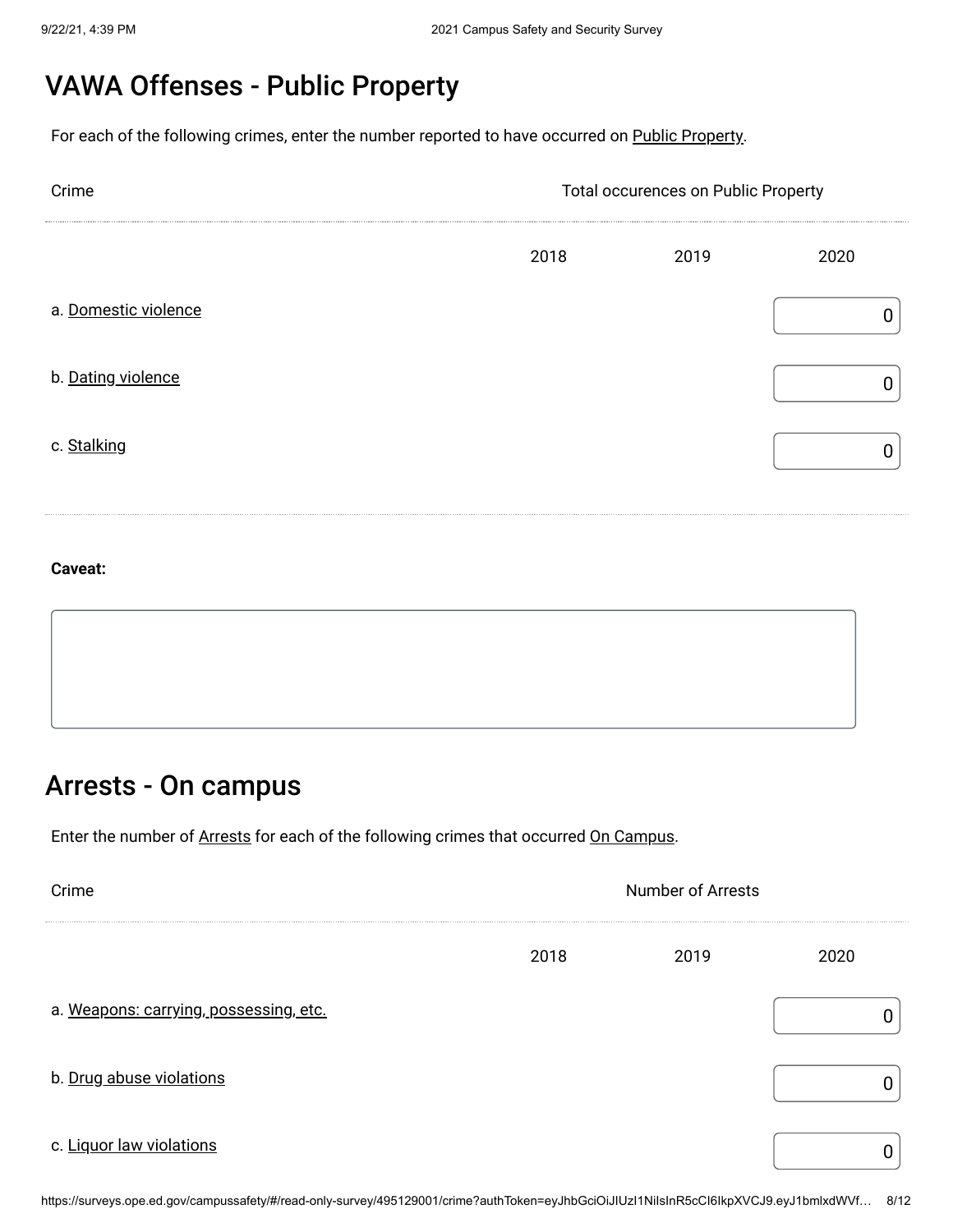**Please Note:** Do NOT include drunkenness or driving under the influence in liquor law violations.

#### **Caveat:**

# Arrests - Public Property

Enter the number of Arrests for each of the following crimes that occurred on Public Property.

| Crime                                                                                            | <b>Number of Arrests</b> |      |      |
|--------------------------------------------------------------------------------------------------|--------------------------|------|------|
|                                                                                                  | 2018                     | 2019 | 2020 |
| a. Weapons: carrying, possessing, etc.                                                           |                          |      |      |
| b. Drug abuse violations                                                                         |                          |      |      |
| c. Liquor law violations                                                                         |                          |      |      |
| Please Note: Do NOT include drunkenness or driving under the influence in liquor law violations. |                          |      |      |

**Caveat:**

### Disciplinary Actions - On campus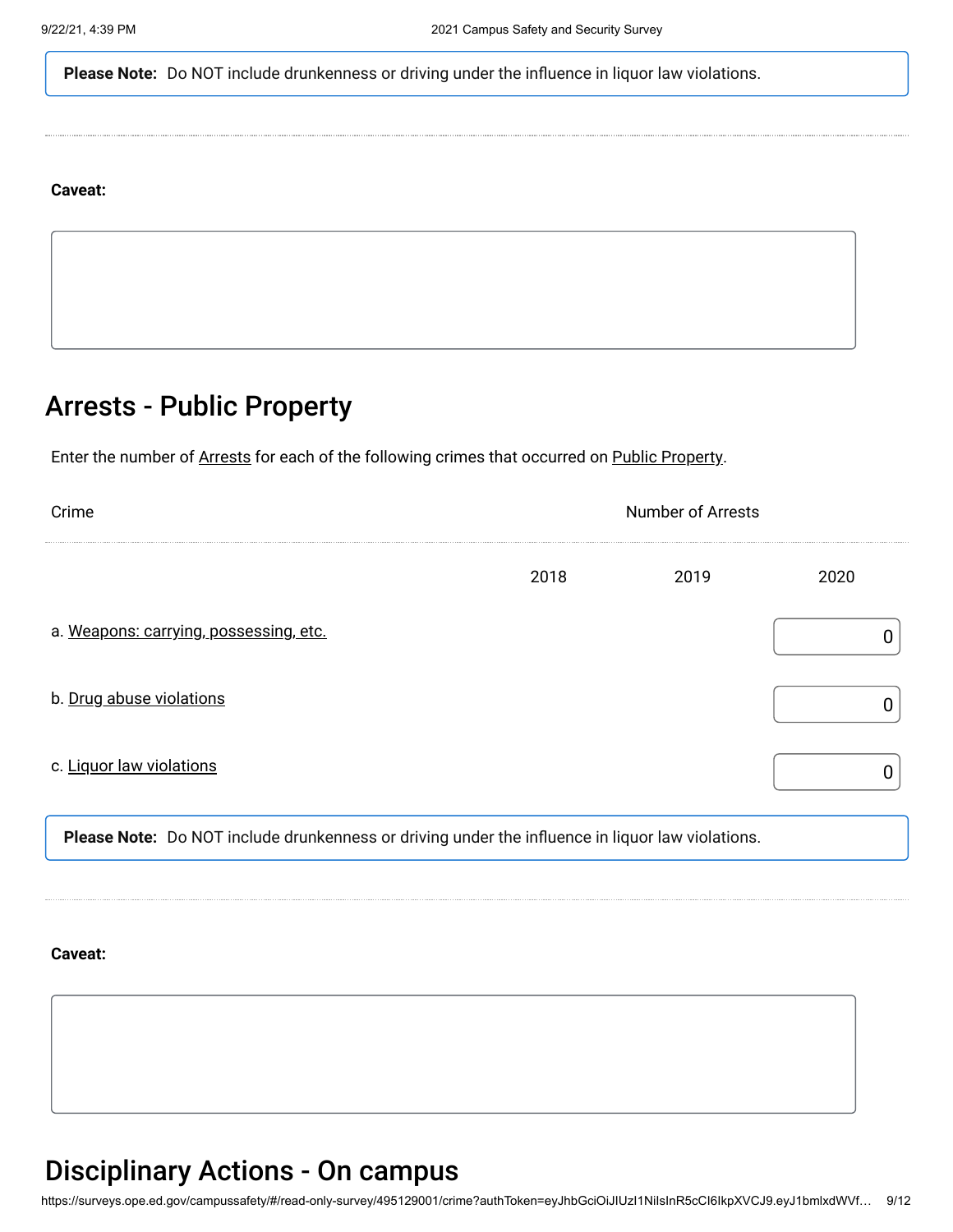Enter the number of persons <u>referred for disciplinary action</u> for crimes that occurred <u>On Campus</u> for each of the following categories.

Do not include disciplinary actions that were strictly for school policy violations. If the disciplinary action is the result of an arrest, please do not count it here; count the violation as 1 arrest.

| Crime                                                                                            | Number of persons referred for<br><b>Disciplinary Action</b> |      |      |
|--------------------------------------------------------------------------------------------------|--------------------------------------------------------------|------|------|
|                                                                                                  | 2018                                                         | 2019 | 2020 |
| a. Weapons: carrying, possessing, etc.                                                           |                                                              |      |      |
| b. Drug abuse violations                                                                         |                                                              |      |      |
| c. Liquor law violations                                                                         |                                                              |      |      |
| Please Note: Do NOT include drunkenness or driving under the influence in liquor law violations. |                                                              |      |      |

#### **Caveat:**

### Disciplinary Actions - Public Property

Enter the number of persons <u>referred for disciplinary action</u> for crimes that occurred on <u>Public Property</u> for each of the following categories. Do not include disciplinary actions that were strictly for school policy violations.

If the disciplinary action is the result of an arrest, please do not count it here; count the violation as 1 arrest.

| Crime | Number of persons referred for | <b>Disciplinary Action</b> |      |
|-------|--------------------------------|----------------------------|------|
|       | 2018                           | 2019                       | 2020 |